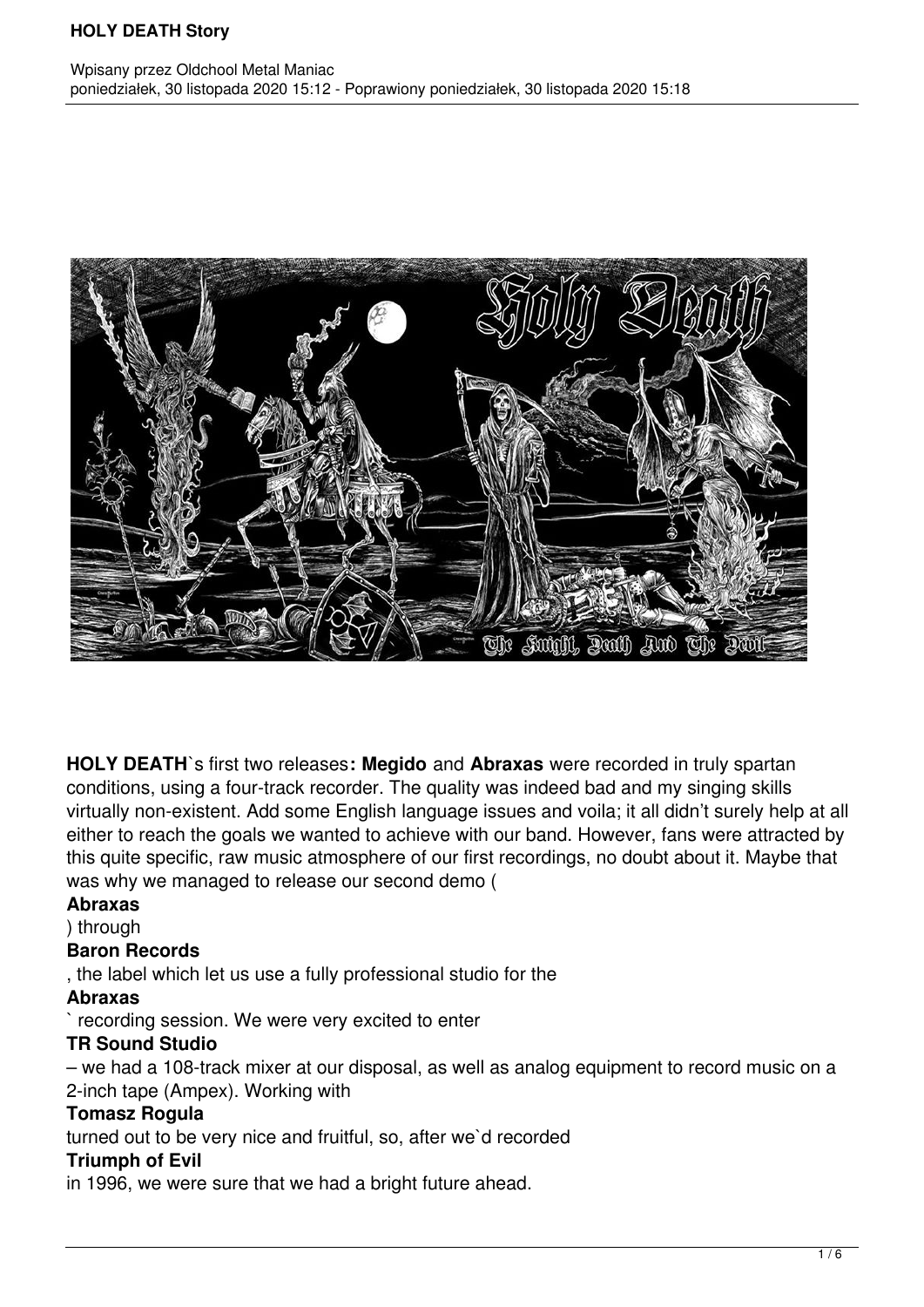## **Baron Records**

released this stuff on tape, Norwegian

### **Head Not Found**

were interested in the cd version. All seemed to be going really fine at the time. We were very proud to be the first Polish band to cooperate with a Norwegian label. All that was very inspiring and truly encouraging for us, we wanted to play even more music. Sadly, shortly after the cd was out through

#### **Head Not Found**

, our nightmare began. The release had not, in fact, been authorized by

### **HOLY DEATH**

and, in result, featured plenty of errors.

### **To the Christians**

, a very important song conveying a very crucial message was, weirdly, renamed as

### **To the Christmas**

; that edition had plenty of misspellings,

### **Metalion**

altered the description wrongly, and the "thanks" list which had been altered. He removed our friends and families from it to put his name in the first place. That was very, very annoying, indeed. Our studio expenses didn't get refunded and we didn't get our share of free cds either. The edition itself, despite its obvious flaws and ignoring my repeated demands to be recalled, was still being sold. We had, at my own expense, gotten a completely new layout done by a professional graphic design company and then we sent the new version over to the label. All they had to do was replace the wrong layout and add the

#### Head Not Found<sup>1</sup>

logo. But they didn't do that, they didn't use my version at all and, in result, the wrong, completely faulty cd edition was distributed all over the world. All that made the things in the band sour. The other members blamed me for that unpleasant situation and accused of choosing the wrong label. In result, I travelled to Norway to clarify the situation and to make sure the deal's terms would be fulfilled. In order to do that, to pay for that trip, I had to borrow money from my father. Our "excursion" didn't however turn out to be overly productive since **Metalion**

had already left for Australia. All we managed to achieve was make sure

## **Voice of Wonder Records**

would recall all the defective copies (187 cds in total). Well, in order to pay for this unfortunate three-person trip I had to sell some of those faulty, utterly crappy copies. Shortly after, we learned that the album was re-released again by

## **Head Not Found**

featuring the incorrect layout. That was the breaking point for the band, and, in consequence, **Asphodelus**

#### left

## **HOLY DEATH**

– and since that very moment we always had line-up problems. Despite all that, in 1997, we decided to record, at

#### **Manek Studio**

in Sanok, a three-song ep, titled **Evil**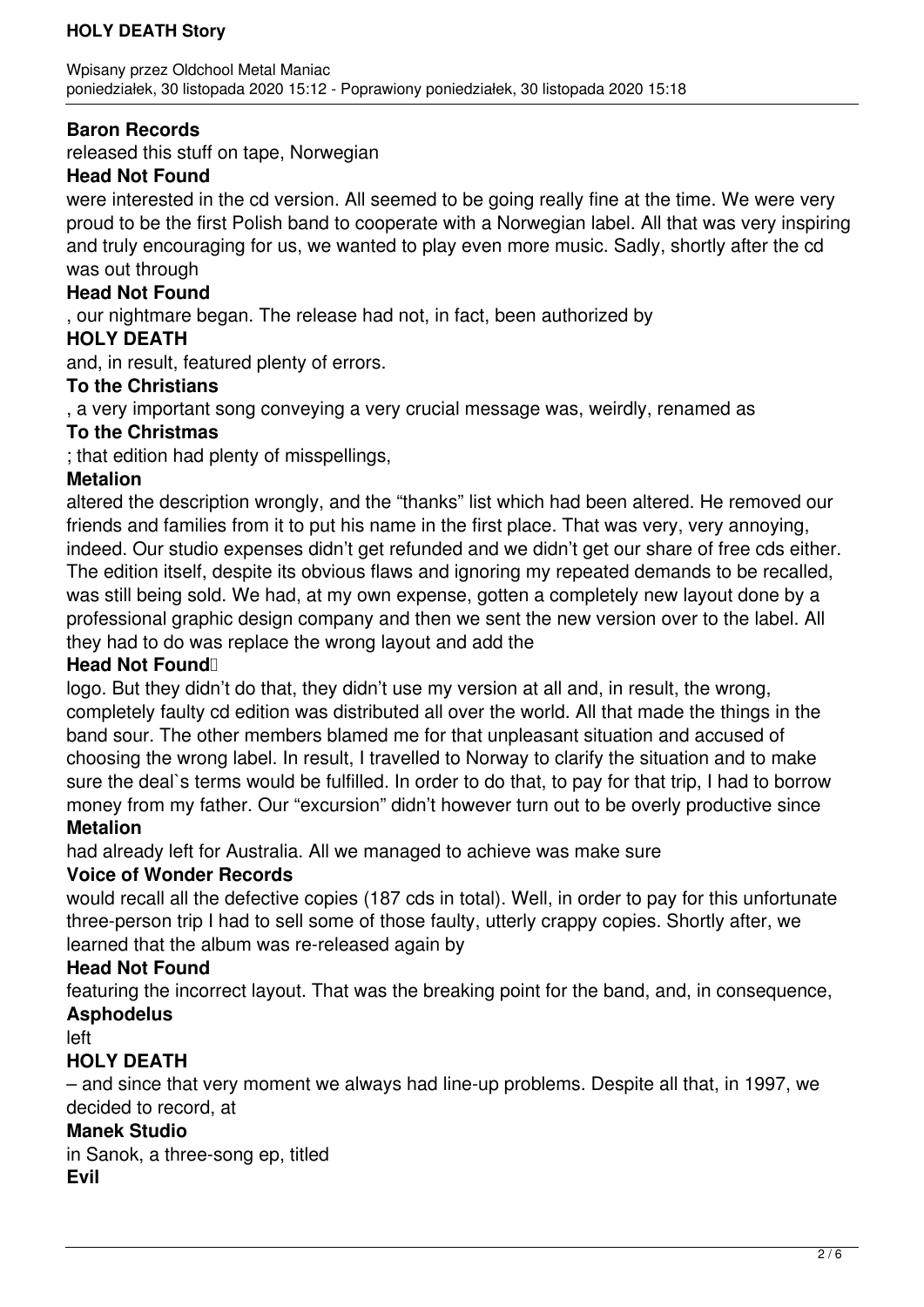. Our line-up was strengthened up by

## **Vexatus**

, who, at the time, together with

#### **Daren**

, were involved in

## **BLADE OF THE SWORD**

#### . **Evil**

was supposed to be released by

## **Sunset Records**

but after the recording session was over, we learnt that the label had already ceased to exist, so I had to pay for the session with my own money. I, nonetheless, decided to record some more tracks and release that stuff as demo. Shortly after,

### **Exterminas**

and

Daren<sup>1</sup>

left

# **HOLY DEATH**

. I was the only member left. All my efforts to get a complete line up were desperately futile. Two weeks before I entered the studio to record the

## **Forever Burning Ashes**

album, and after numerous lineup changes,

### **Daren**

returned and replaced

## **Atre**

, who lived in Warsaw at the time, and thus she wasn't able to rehearse too often with our band, the fact which kept affecting our recording dates too. Additionally, our contemporary guitarist wasn't too much into black metal at all, and the only band he knew of was

## **EMPEROR**

which did influence, alas, our music a lot. I wasn't happy with the fact that with each and every release we were getting farther and farther away from what

## **HOLY DEATH**

was meant to be in the beginning. The issue was I am not able to compose music - I don't play guitar. But I was aware of how

## **HOLY DEATH**

`s music needed to be like. Alas, the musicians I worked with at the time did not quite understand what our music was supposed to be. I am sure that if those guys had been into same bands I was keen on, well, I think, our cooperation might've been more productive. Anyhow, they diluted the very essence of the music with their own ideas, and incessant lineup problems resulted in band`s stagnancy. Instead of working on new songs, we had to teach new members how to play old cuts. This process was repeated every couple of months with new musicians. Therefore, we performed a very limited number of (and usually quite poor, quality-wise) live shows. That constant struggle with unfavorable, adverse experiences became, with time, more and more arduous. Cracow is a very special city. Very few people can properly "feel" what black metal is all about. And these who can "feel" it, are usually busy with their own bands and not too keen on partaking in other projects. Therefore, our line-up was supplemented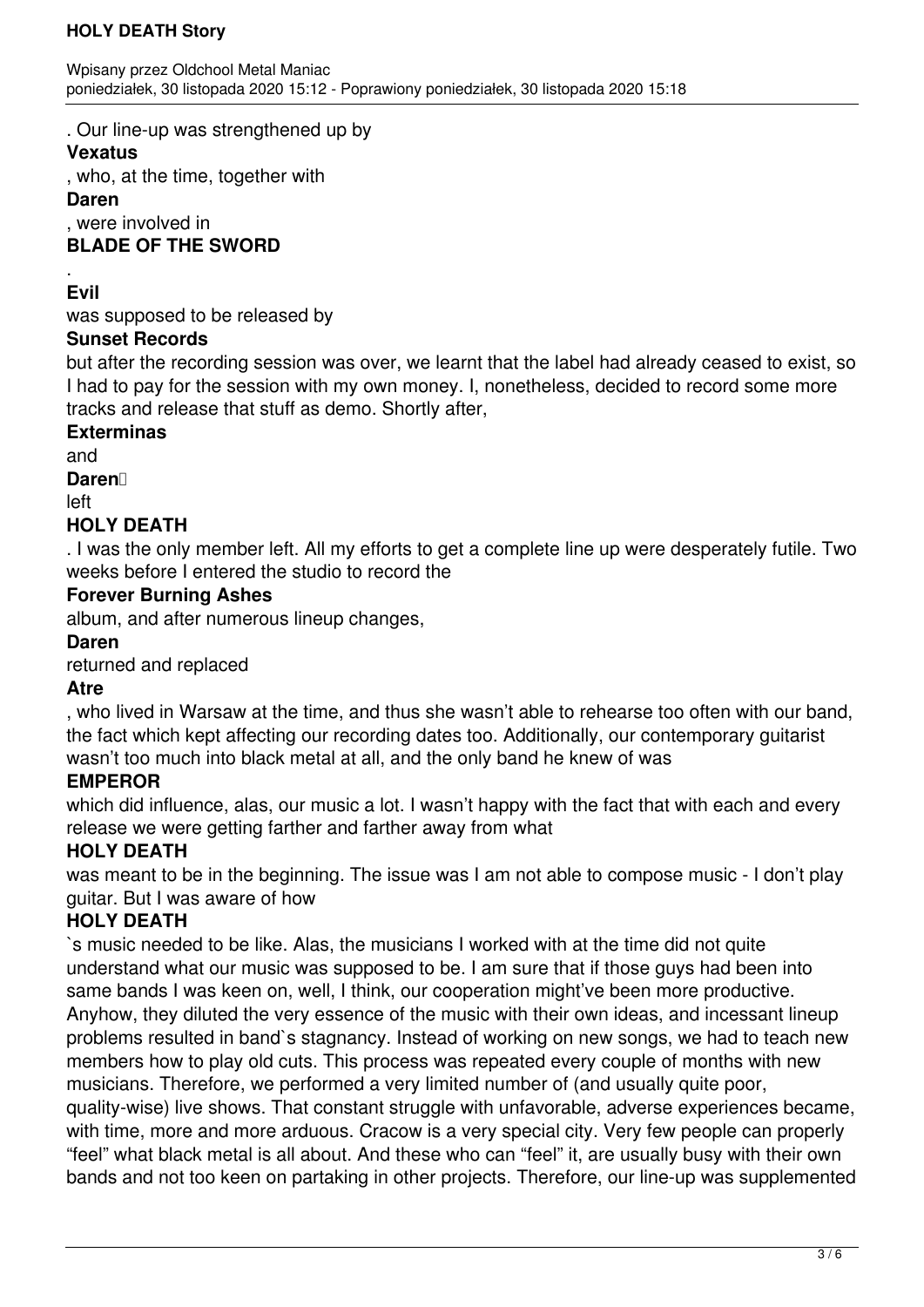with "random" people, the situation which, alas, resulted in changes to our music. You can hear it very well on

## **Luciferous Invincible,**

a demo of ours with plenty of heavy metal ideas in it. Ok, this is not bad, but not what we actually intended to achieve. All that sucked out a lot of my energy. It was all futile, I felt I had no support from other members of the band. They weren't too "involved", to say the least. In result,

### **HOLY DEATH**

was put on hold,

## **Daren**

was busy with

### **MGŁA**

who were doing really well at the time, a band with plenty of potential, indeed. We used to jam a bit during

## **MGŁA**

`s rehearsals and those jam sessions resulted in creation of a new band, which we then named **DEATH FROST,**

and which later became

## **KRIEGSMASCHINE**

## (

# **KSM**

) **.** 

We recorded our first demo,

## **Flagrum**

, but that wasn't actually my very cup of tea. The music was too aggressive and much faster than I actually wanted it to be. Therefore, another band was spawned –

## **DEADLY FROST**

. Shortly before,

## **HOLY DEATH**

resurrected for a short moment to record our farewell album together with

## **Goolary**

(guitar).

## **Pawel**

helped us create the said album but wasn't able to help to sustain a stable lineup. He was too busy with his main band –

## **HELLIAS**

#### . **HOLY DEATH**

shared the same rehearsal place with

#### **MGŁA**

and

## **KSM**

. We were getting along really well and supported each other as much as we could. In result, **Mikołaj** 

helped us record

**The Knight, Death and the Devil.**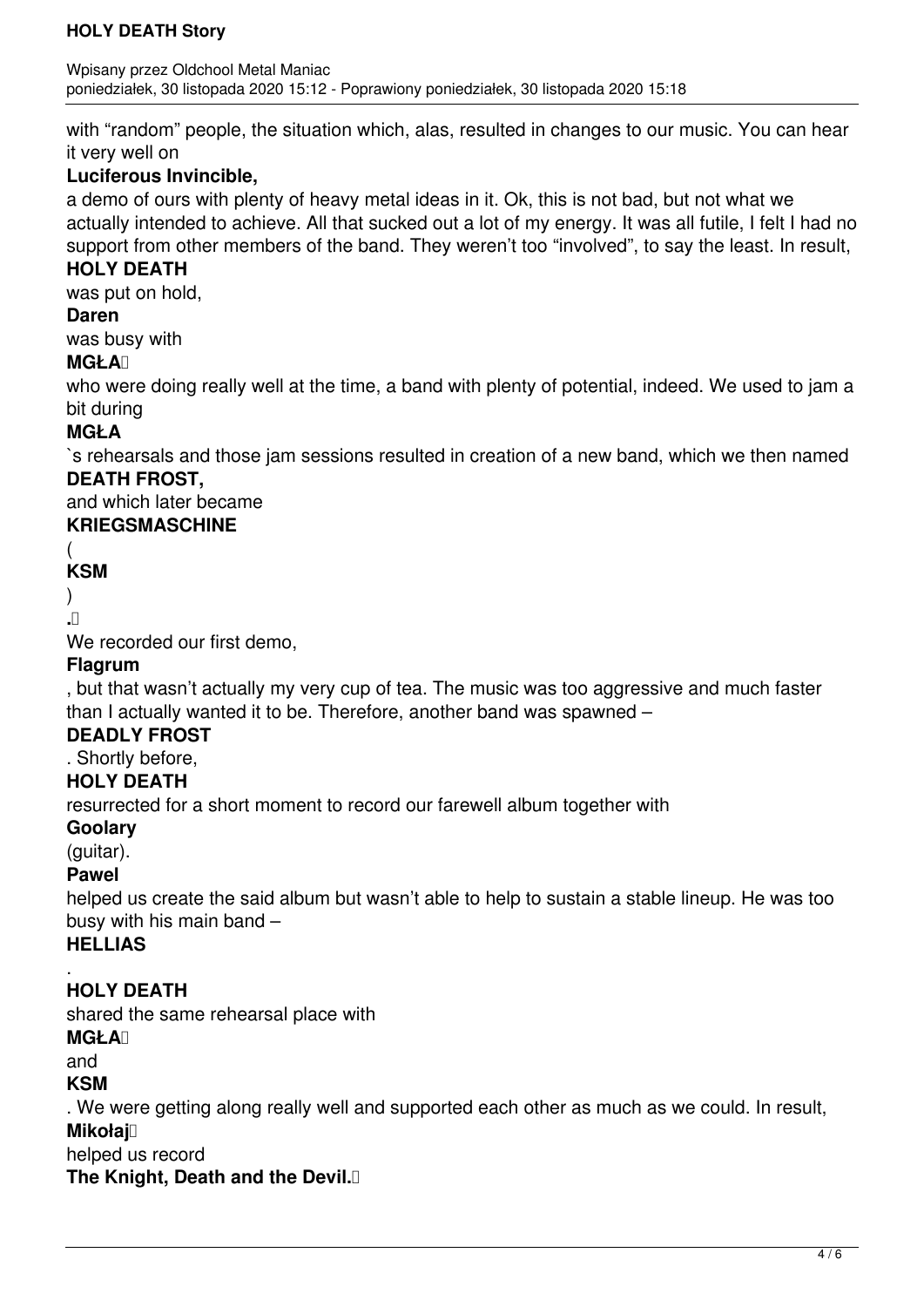This album turned out to be surprisingly similar to

## **Triumph of Evil**

, yet much "denser", in my opinion. Of course,

## **Goolary**

was a more skillful guitarist than

## **Asphodelus**

, despite the latter`s minimalistic, yet undeniably charmful style. I`ve always loved old **SAMAEL, BATHORY, HELLHAMMER,**

and that was exactly what

## **Asphodelus**

style was all about. The "new"

# **HOLY DEATH**

had plenty of this minimalism, but its music, on the other hand, became more aggressive and powerful. The recorded tracks had been mixed twice by both

## **M**

and

# **Goolary**

and, in result, stylistically speaking, became totally different from each other despite the fact these songs are identical. The

# **M**

`s version was released on cd by

## **Redrum666/Fallen Angel,**

and

## **Goolary**

`s by

## **High Roller**

from Germany (vinyl). Well, after years, I wish it had been the other way around since **Mikołaj**

`s version is now closer to my heart, with plenty of black metal filth in its sound. I was hoping that

## **Goolary**

would, at some point, become a full-time member of

# **HOLY DEATH**

. It was sheer pleasure to work with him. To no avail, it didn't happen. After he left, I realized I was too tired of looking for new musicians and instead of living off our past, I decided that

# **The Knight, Death and the Devil**

was going to be our final album and a "goodbye" to our fans. Now, I think that was the right approach. However, our final release turned out to be

# 20 Years of Devil Metal<sup>1</sup>

on

## **Hard Rocker,**

not

# **The Knight, Death and the Devil. 20 years**

is a compilation and our homage paid to our die-hard fans. It also buried the corpse of **HOLY DEATH**

in the grave of oblivion. Interestingly, this compilation had some sort of a "cleansing effect" on